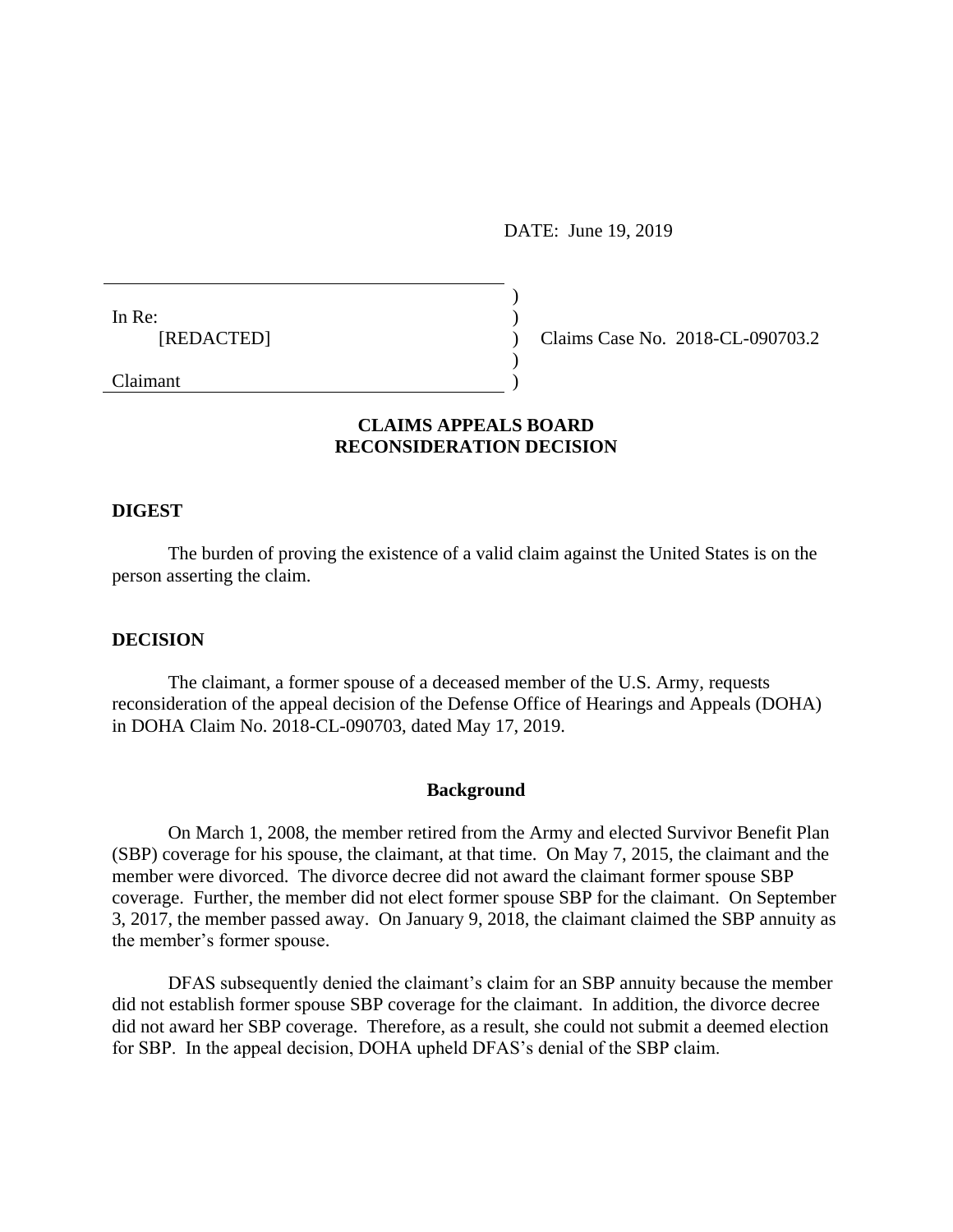In her reconsideration request, the claimant states that it was the member's intention that she receive the SBP annuity upon his death. Even though they divorced in 2015, they continued to live together in the home where they raised seven children together. She states that he wanted her to receive the SBP in order to survive financially and keep their home. In addition, she attaches the member's Retiree Account Statements (RAS) that reflect he continued to pay for spouse SBP coverage.

### **Discussion**

The claimant must prove, by clear and convincing evidence, on the written record that the United States is liable to the claimant for the amount claimed. *See* Department of Defense Instruction 1340.212 (May 12, 2004) ¶ 5.7. Claims against the government may be allowed only for expenses authorized by statute or regulation. *See* DOHA Claims Case No. 2016-CL-111002.2 (October 31, 2017).

The SBP, 10 U.S.C. §§ 1447-1455, is an income maintenance program for the survivors of deceased members of the uniformed services. Spousal coverage ends upon divorce. If a member divorces and wishes to provide SBP coverage for his former spouse, he must notify DFAS in writing of the divorce and his intention to provide coverage for his former spouse, even if the former spouse was the spouse beneficiary immediately prior to the divorce. Former spouse coverage must be established within one year from the date of the divorce. *See* 10 U.S.C.  $§1448(b)(3)(A)(iii)$ . In addition, a member may be required under the terms of a divorce decree to provide SBP coverage to his former spouse. If he fails to do so, the former spouse has one year from the date of the divorce to request a deemed election. *See* 10 U.S.C. § 1450(f)(3).

In this case, the claimant was not awarded former spouse coverage in the divorce decree. Therefore, she had no statutory right to request a deemed election. The member did not voluntarily elect former spouse coverage for the claimant, within one year of the date of the divorce. *See* DOHA Claims Case No. 2017-CL-081403.2 (January 8, 2018); and DOHA Claims Case No. 2016-CL-090801.3 (March 30, 2017). Therefore, DFAS properly denied the claim for the SBP annuity.